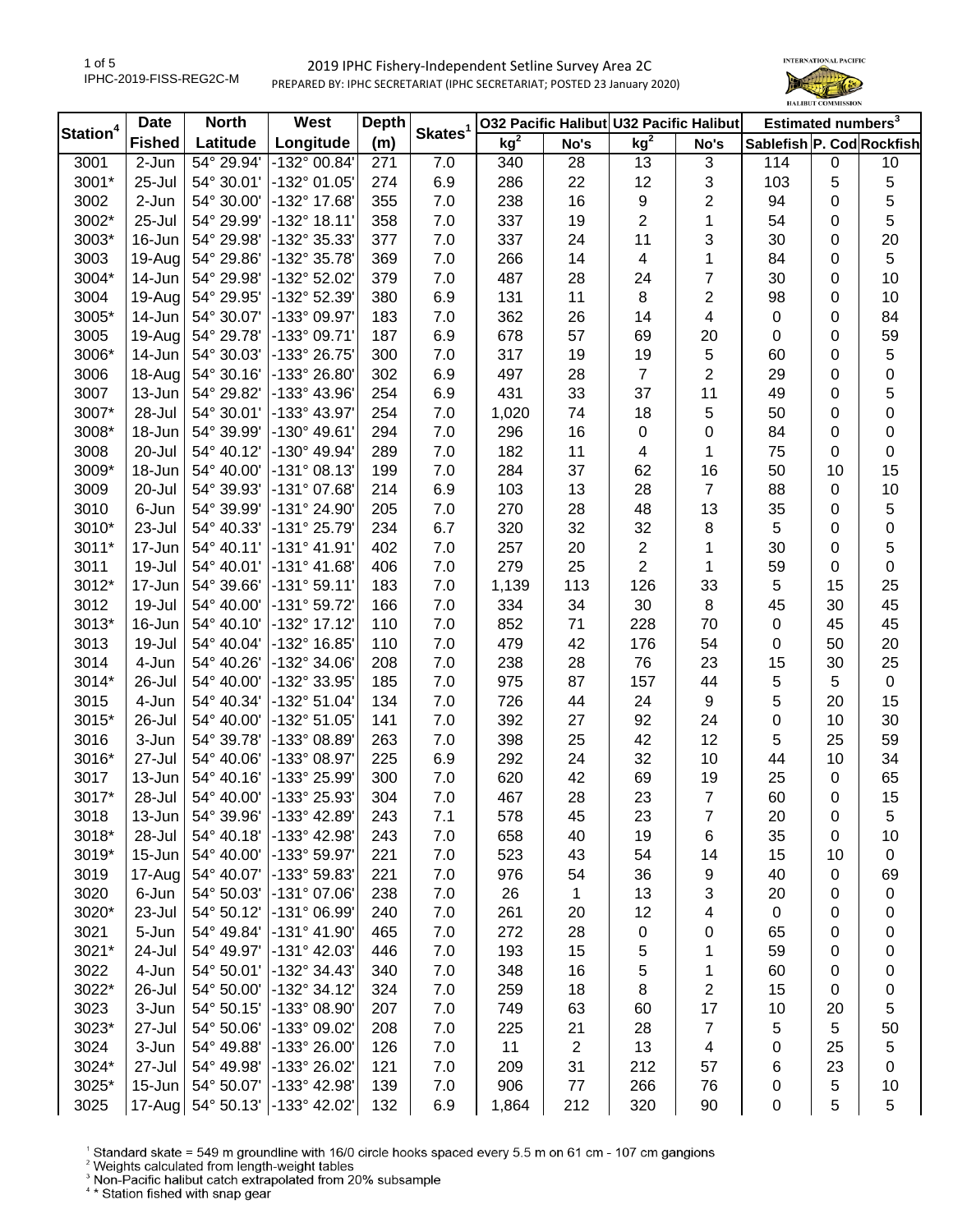

| Station <sup>4</sup> | <b>Date</b>   | <b>North</b> | West                    | <b>Depth</b> |                     |                 |                | 032 Pacific Halibut U32 Pacific Halibut |      |                           | Estimated numbers <sup>3</sup> |                  |
|----------------------|---------------|--------------|-------------------------|--------------|---------------------|-----------------|----------------|-----------------------------------------|------|---------------------------|--------------------------------|------------------|
|                      | <b>Fished</b> | Latitude     | Longitude               | (m)          | Skates <sup>1</sup> | kg <sup>2</sup> | No's           | kg <sup>2</sup>                         | No's | Sablefish P. Cod Rockfish |                                |                  |
| 3026*                | 15-Jun        | 54° 50.12'   | $-134^{\circ}$ 01.01'   | 190          | 7.0                 | 564             | 43             | 70                                      | 20   | 5                         | 15                             | 15               |
| 3026                 | $17 - Aug$    | 54° 49.93'   | -134° 00.40'            | 190          | 7.0                 | 332             | 30             | 39                                      | 10   | 30                        | 10                             | 114              |
| 3027*                | 18-Jun        | 54° 59.94'   | -131° 05.98'            | 247          | 7.0                 | 353             | 25             | 13                                      | 3    | $\pmb{0}$                 | 0                              | $\pmb{0}$        |
| 3027                 | 20-Jul        | 54° 59.91'   | -131° 06.27'            | 241          | 7.0                 | 257             | 22             | 24                                      | 7    | 10                        | 0                              | 0                |
| 3028                 | 5-Jun         | 55° 00.53'   | $-131° 44.19'$          | 415          | 7.0                 | 43              | $\overline{c}$ | 0                                       | 0    | 30                        | 15                             | 59               |
| 3028*                | 24-Jul        | 55° 00.01'   | $-131°$ 41.01'          | 214          | 7.0                 | 246             | 25             | 34                                      | 8    | 45                        | 0                              | 0                |
| 3029*                | 5-Jun         | 55° 00.02'   | -133° 25.94'            | 90           | 7.0                 | 553             | 42             | 39                                      | 13   | 0                         | 0                              | 75               |
| 3029                 | $18-Aug$      | 54° 59.59'   | -133° 26.23'            | 104          | 7.0                 | 734             | 65             | 159                                     | 43   | 0                         | 5                              | 15               |
| 3030                 | 9-Jun         | 54° 59.96'   | -133° 43.96'            | 104          | 6.9                 | 413             | 16             | 182                                     | 59   | 0                         | 0                              | 5                |
| 3030*                | 6-Aug         | 54° 59.98'   | -133° 43.15'            | 108          | 7.0                 | 664             | 35             | 160                                     | 52   | $\pmb{0}$                 | 0                              | $\boldsymbol{0}$ |
| 3031                 | 6-Jun         | 55° 09.90'   | -131° 05.99'            | 176          | 7.0                 | 131             | 6              | 21                                      | 6    | 12                        | 12                             | 17               |
| 3031*                | 22-Jul        | 55° 10.31'   | -131° 06.02'            | 185          | 7.0                 | 273             | 14             | $\overline{2}$                          | 1    | $\pmb{0}$                 | 5                              | 20               |
| 3032                 | 5-Jun         | 55° 10.11'   | $-131°$ 41.10           | 139          | 7.0                 | 43              | 5              | $\overline{7}$                          | 3    | $\pmb{0}$                 | 0                              | 20               |
| 3032*                | 24-Jul        | 55° 10.06'   | $-131°$ 41.00           | 126          | 7.0                 | 87              | 4              | 0                                       | 0    | 0                         | 5                              | $\pmb{0}$        |
| 3034                 | 9-Jun         | 55° 09.88'   | -133° 25.57'            | 97           | 7.0                 | 293             | 21             | 21                                      | 5    | 5                         | 0                              | 40               |
| 3034*                | 7-Aug         | 55° 10.06'   | -133° 25.76'            | 86           | 7.0                 | 327             | 20             | 5                                       | 1    | 10                        | 0                              | 35               |
| 3035*                | 13-Jun        | 55° 20.26'   | -131° 58.03'            | 401          | 7.0                 | 56              | 6              | 0                                       | 0    | 84                        | 0                              | $\pmb{0}$        |
| 3035                 | 21-Jul        | 55° 19.99'   | $-131°58.15'$           | 404          | 7.0                 | 64              | 6              | 0                                       | 0    | 40                        | 0                              | $\pmb{0}$        |
| 3036                 | 1-Jun         | 55° 28.61'   | $-131°57.90'$           | 333          | 7.0                 | 64              | 7              | 4                                       | 1    | 5                         | 0                              | $\boldsymbol{0}$ |
| 3036*                | 22-Jul        | 55° 29.00'   | -131° 58.34'            | 298          | 6.9                 | 78              | 6              | $\overline{7}$                          | 2    | 34                        | 0                              | 10               |
| 3037*                | $10 - Jun$    | 55° 40.14'   | -132° 15.03'            | 388          | 7.0                 | 89              | 8              | $\overline{7}$                          | 2    | 85                        | 0                              | 15               |
| 3037                 | 22-Jul        | 55° 40.40'   | -132° 14.36'            | 304          | 7.0                 | 184             | 11             | 23                                      | 6    | 85                        | 0                              | 10               |
| 3038*                | $10$ -Jun     | 55° 44.94'   | -132° 26.93'            | 251          | 7.0                 | 181             | 12             | 10                                      | 3    | 35                        | 15                             | 25               |
| 3038                 | 22-Jul        | 55° 45.03'   | -132° 27.31'            | 177          | 6.9                 | 86              | 5              | 19                                      | 5    | 20                        | 25                             | 44               |
| 3039*                | $10$ -Jun     | 55° 50.01'   | -132° 14.96'            | 230          | 7.0                 | 264             | 18             | 8                                       | 2    | 15                        | 50                             | 10               |
| 3039                 | 22-Jul        | 55° 49.94'   | -132° 15.83'            | 223          | 6.9                 | 413             | 20             | 16                                      | 5    | 25                        | 25                             | 5                |
| 3040                 | 15-Jun $ $    | 55° 59.97'   | -132° 32.84'            | 241          | 7.0                 | 494             | 33             | 8                                       | 2    | 20                        | 5                              | 10               |
| 3040*                | 1-Aug         | 56° 00.00'   | -132° 32.13'            | 230          | 6.9                 | 276             | 17             | 12                                      | 3    | 5                         | 0                              | 20               |
| 3042                 | $15$ -Jun     | 56° 11.31'   | -132° 50.10'            | 119          | 7.0                 | 427             | 28             | 3                                       | 1    | $\pmb{0}$                 | 0                              | $\sqrt{5}$       |
| 3042*                | 1-Aug         | 56° 11.01'   | -132° 50.01'            | 117          | 7.0                 | 137             | 9              | 10                                      | 3    | 5                         | 0                              | 20               |
| 3043                 | $12$ -Jun     | 54° 59.93'   | -134° 00.99'            | 150          | 7.0                 | 703             | 58             | 101                                     | 24   | $\pmb{0}$                 | 10                             | 50               |
| 3043*                | 6-Aug         | 54° 59.99'   | -134° 01.07'            | 155          | 7.0                 | 1,192           | 99             | 88                                      | 21   | $\pmb{0}$                 | 25                             | 25               |
| 3044                 | $12$ -Jun     | 54° 59.99'   | -134° 17.89'            | 212          | 6.9                 | 899             | 81             | 43                                      | 12   | 39                        | 20                             | 15               |
| 3044*                | 6-Aug         | 55° 00.03'   | -134° 18.22'            | 218          | 7.0                 | 1,408           | 110            | 22                                      | 5    | $\pmb{0}$                 | 0                              | 5                |
| 3045                 | 9-Jun         | 55° 10.10'   | $-133^{\circ}$ 42.96    | 161          | 7.2                 | 110             | 16             | 110                                     | 31   | 10                        | 0                              | 0                |
| 3045*                | 7-Aug         | 55° 10.04'   | -133° 42.95'            | 163          | 6.8                 | 66              | $\overline{7}$ | 30                                      | 9    | 0                         | 0                              | 0                |
| 3046*                | 5-Jun         | 55° 10.12'   | -134° 00.96'            | 172          | 7.0                 | 538             | 76             | 174                                     | 45   | 10                        | 0                              | 40               |
| 3046                 | $16$ -Aug     | 55° 10.18'   | $-134^{\circ}$ 01.17'   | 168          | 7.0                 | 885             | 87             | 25                                      | 6    | 20                        | 0                              | 54               |
| 3047*                | 6-Jun         | 55° 19.88'   | $-133^{\circ}$ 44.41'   | 75           | 7.0                 | 629             | 36             | 73                                      | 23   | 0                         | 0                              | 30               |
| 3047                 | 16-Aug        | 55° 20.29'   | -133° 44.56'            | 73           | 7.0                 | 256             | 24             | 85                                      | 26   | 0                         | 0                              | 5                |
| 3048*                | 6-Jun         | 55° 20.08'   | -134° 01.02'            | 117          | 7.0                 | 150             | 15             | 157                                     | 52   | 0                         | 10                             | 0                |
| 3048                 | $16$ -Aug     | 55° 20.01'   | -134° 00.98'            | 117          | 7.0                 | 242             | 29             | 313                                     | 97   | 0                         | 6                              | 0                |
| 3049                 | $14$ -Jun     | 55° 19.81'   | -134° 18.97'            | 185          | 7.0                 | 711             | 61             | 66                                      | 18   | 0                         | 0                              | 79               |
| 3049*                | 5-Aug         | 55° 19.95'   | -134° 19.01'            | 188          | 7.0                 | 395             | 29             | 4                                       | 1    | 0                         | 0                              | 40               |
| 3050                 | $12$ -Jun     | 55° 19.95'   | -134° 35.98'            | 205          | 7.0                 | 1,393           | 133            | 81                                      | 22   | 15                        | 5                              | 185              |
| 3050*                | 5-Aug         | 55° 20.01'   | -134° 35.93'            | 205          | 7.0                 | 926             | 80             | 35                                      | 8    | 15                        | 0                              | 45               |
| 3051*                | 6-Jun         | 55° 30.17'   | -134° 00.98'            | 90           | 7.0                 | 497             | 39             | 176                                     | 52   | 0                         | 0                              | 35               |
| 3051                 | $15 - Aug$    | 55° 30.13'   | -134° 00.92'            | 88           | 7.0                 | 299             | 17             | 169                                     | 54   | 0                         | 0                              | 25               |
| 3052*                | 7-Jun         | 55° 29.73'   | -134° 19.01'            | 170          | 7.0                 | 310             | 42             | 137                                     | 34   | 0                         | 0                              | 15               |
| 3052                 | $15 - Aug$    |              | 55° 30.00' -134° 18.52' | 163          | 7.0                 | 423             | 50             | 50                                      | 13   | 5                         | 5                              | 64               |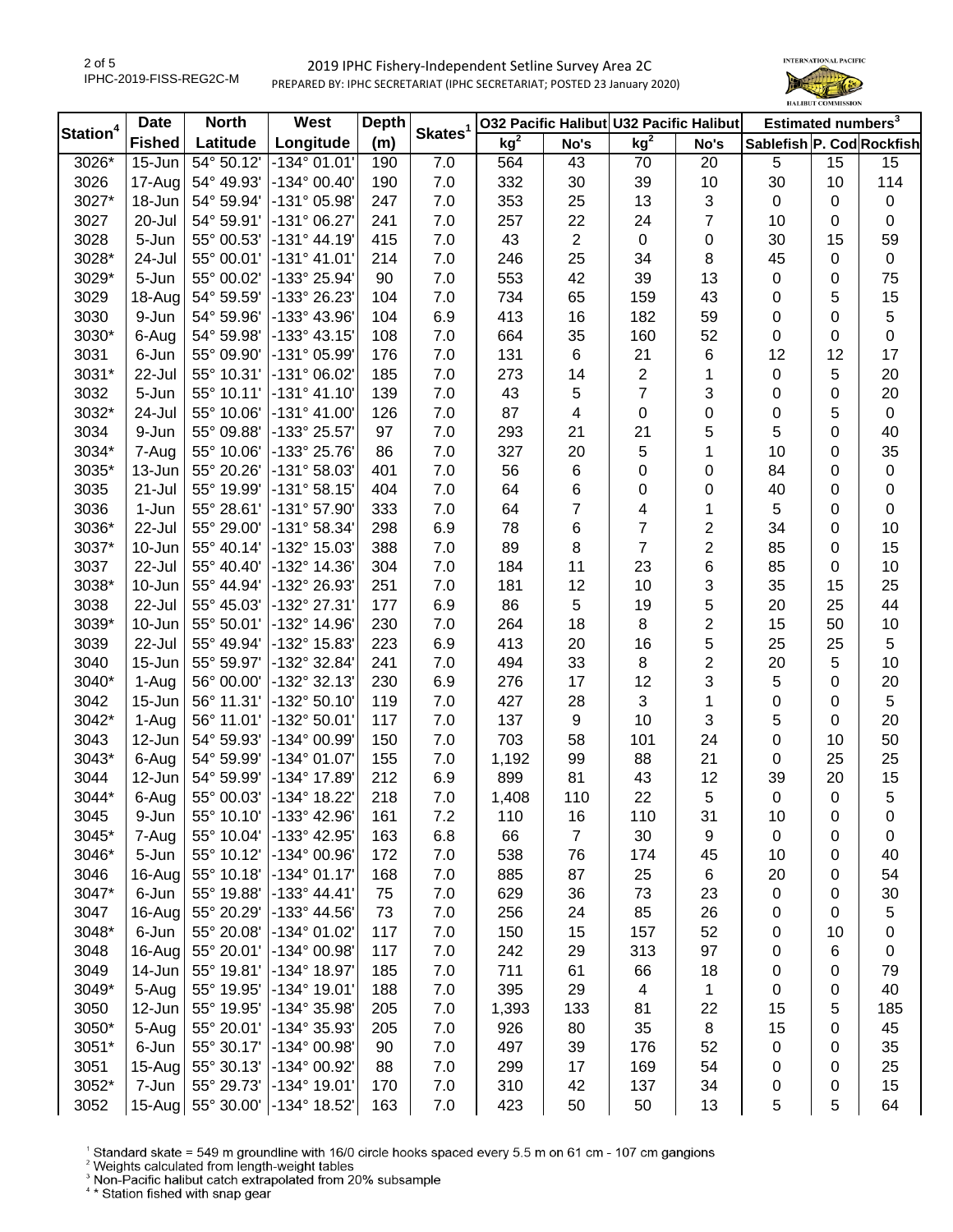

| Station <sup>4</sup> | <b>Date</b>   | <b>North</b> | West                  | <b>Depth</b> |                     |                 |      | 032 Pacific Halibut U32 Pacific Halibut |                | Estimated numbers <sup>3</sup> |    |                  |
|----------------------|---------------|--------------|-----------------------|--------------|---------------------|-----------------|------|-----------------------------------------|----------------|--------------------------------|----|------------------|
|                      | <b>Fished</b> | Latitude     | Longitude             | (m)          | Skates <sup>1</sup> | kg <sup>2</sup> | No's | kg <sup>2</sup>                         | No's           | Sablefish P. Cod Rockfish      |    |                  |
| 3053*                | 7-Jun         | 55° 30.02'   | -134° 37.00'          | 208          | 7.0                 | 740             | 71   | 106                                     | 28             | 0                              | 0  | 0                |
| 3053                 | $14 - Aug$    | 55° 29.81'   | -134° 36.79'          | 201          | 7.0                 | 542             | 55   | 23                                      | $\overline{7}$ | 15                             | 0  | $\pmb{0}$        |
| 3054*                | 8-Jun         | 55° 29.93'   | -134° 54.02'          | 291          | 7.0                 | 668             | 63   | 24                                      | 7              | 35                             | 5  | $\boldsymbol{0}$ |
| 3054                 | $14$ -Aug     | 55° 30.03'   | $-134^{\circ} 54.01'$ | 289          | 7.0                 | 1,688           | 130  | 3                                       | 1              | $\pmb{0}$                      | 0  | 45               |
| 3055                 | $14$ -Jun     | 55° 39.97'   | -134° 00.99'          | 194          | 7.0                 | 753             | 96   | 131                                     | 33             | 10                             | 25 | 15               |
| 3055*                | 3-Aug         | 55° 39.98'   | $-134^{\circ}$ 01.00  | 194          | 7.0                 | 1,217           | 153  | 60                                      | 14             | 0                              | 5  | 5                |
| 3056*                | 7-Jun         | 55° 39.93'   | -134° 18.98'          | 207          | 7.0                 | 435             | 44   | 23                                      | 6              | 20                             | 5  | 0                |
| 3056                 | $15$ -Aug     | 55° 40.11'   | -134° 18.64'          | 205          | 16.0                | 244             | 22   | 17                                      | 4              | 45                             | 23 | 102              |
| 3057                 | 3-Jul         | 55° 40.04'   | -134° 36.86'          | 201          | 7.0                 | 491             | 47   | 17                                      | 5              | 5                              | 0  | $\pmb{0}$        |
| 3057*                | 30-Jul        | 55° 40.17'   | -134° 37.07'          | 203          | 6.8                 | 1,526           | 124  | 29                                      | 8              | $\pmb{0}$                      | 5  | $\boldsymbol{0}$ |
| 3058*                | 8-Jun         | 55° 39.89'   | -134° 54.93'          | 201          | 7.0                 | 1,282           | 106  | 99                                      | 27             | 25                             | 5  | 89               |
| 3058                 | $14 - Aug$    | 55° 40.01'   | -134° 54.90'          | 199          | 6.9                 | 598             | 37   | 31                                      | 9              | 49                             | 0  | 103              |
| 3059                 | $11 - Jun$    | 55° 50.16'   | -133° 26.02'          | 77           | 7.1                 | 144             | 12   | 9                                       | $\overline{c}$ | $\pmb{0}$                      | 0  | $10$             |
| 3059*                | 3-Aug         | 55° 50.04'   | -133° 26.03'          | 79           | 7.0                 | 118             | 5    | 8                                       | $\overline{c}$ | 0                              | 5  | 5                |
| 3060                 | $11$ -Jun     | 55° 50.46'   | -133° 43.96'          | 179          | 7.0                 | 130             | 13   | 0                                       | 0              | 5                              | 0  | 25               |
| 3060*                | 3-Aug         | 55° 49.97'   | $-133^{\circ}$ 44.16  | 121          | 6.9                 | 152             | 10   | 16                                      | 4              | 0                              | 10 | 25               |
| 3061*                | 9-Jun         | 55° 49.75'   | -134° 01.96'          | 296          | 7.0                 | 858             | 71   | 16                                      | 4              | 5                              | 10 | 5                |
| 3061                 | $11-Auq$      | 55° 50.05'   | -134° 01.90'          | 276          | 7.0                 | 1,013           | 71   | 9                                       | 3              | 20                             | 5  | 25               |
| 3062                 | 3-Jul         | 55° 50.02'   | -134° 36.81'          | 139          | 7.0                 | 786             | 38   | 16                                      | 4              | $\pmb{0}$                      | 20 | 35               |
| 3062*                | 30-Jul        | 55° 49.76'   | -134° 37.07'          | 159          | 6.0                 | 527             | 57   | 79                                      | 22             | $\pmb{0}$                      | 4  | 106              |
| 3063                 | 2-Jul         | 55° 50.01'   | -134° 54.93'          | 185          | 7.0                 | 291             | 23   | 21                                      | 6              | 15                             | 15 | 35               |
| 3063*                | 30-Jul        | 55° 50.11'   | -134° 55.02'          | 187          | 6.5                 | 1,003           | 65   | 28                                      | 8              | 0                              | 0  | 14               |
| 3064                 | $2-Jul$       | 55° 50.33'   | -135° 13.03'          | 219          | 7.0                 | 889             | 80   | 31                                      | 10             | 5                              | 0  | 10               |
| 3066*                | 4-Jun         | 55° 59.99'   | -134° 01.96'          | 79           | 7.0                 | 981             | 55   | 38                                      | 11             | 0                              | 10 | 20               |
| 3066                 | $11-Aug$      | 55° 59.97'   | -134° 02.32'          | 106          | 7.0                 | 438             | 33   | 49                                      | 15             | 0                              | 0  | $\mathbf 0$      |
| 3067*                | 4-Jun         | 55° 59.98'   | -134° 20.02'          | 77           | 7.0                 | 906             | 53   | 61                                      | 21             | 0                              | 5  | 50               |
| 3067                 | $11-Aug$      | 55° 59.88'   | -134° 19.82'          | 79           | 6.9                 | 908             | 60   | 48                                      | 15             | 0                              | 0  | 83               |
| 3068                 | 3-Jul         | 55° 59.82'   | -134° 37.99'          | 347          | 7.1                 | 892             | 51   | 4                                       | 1              | 141                            | 0  | 10               |
| 3068*                | 18-Jul        | 56° 00.02'   | -134° 38.06'          | 380          | 6.7                 | 1,440           | 77   | 4                                       | 1              | 86                             | 0  | 24               |
| 3069*                | 16-Jun        | 56° 00.03'   | -134° 55.02'          | 366          | 7.0                 | 452             | 33   | 12                                      | 3              | 80                             | 0  | 35               |
| 3069                 | 9-Aug         | 56° 00.22'   | -134° 54.77'          | 358          | 7.0                 | 488             | 25   | $\pmb{0}$                               | 0              | 45                             | 0  | 79               |
| 3070*                | $31 -$ Jul    | 55° 59.99'   | -135° 12.57'          | 366          | 6.7                 | 741             | 41   | 5                                       | 1              | 62                             | 0  | 62               |
| 3071*                | 4-Jun         | 56° 09.90'   | -133° 43.99'          | 315          | 7.0                 | 658             | 45   | 45                                      | 12             | 10                             | 30 | 5                |
| 3071                 | 25-Jul        | 56° 09.97'   | -133° 43.26'          | 214          | 7.0                 | 558             | 38   | 5                                       | $\mathbf{1}$   | 10                             | 25 | 35               |
| 3072                 | $20$ -Jun     | 56° 09.93'   | $-134^{\circ}$ 19.93  | 128          | 7.0                 | 1,516           | 168  | 162                                     | 46             | 5                              | 5  | 15               |
| 3072*                | 18-Jul        | 56° 09.93'   | -134° 19.85'          | 135          | 6.6                 | 2,682           | 282  | 178                                     | 52             | 0                              | 14 | $\pmb{0}$        |
| 3073*                | $16$ -Jun     | 56° 09.98'   | -134° 37.99'          | 256          | 7.0                 | 804             | 55   | 23                                      | 6              | 130                            | 5  | 20               |
| 3073                 | $10-Auq$      | 56° 10.13'   | $-134^{\circ} 38.41'$ | 170          | 7.0                 | 928             | 67   | 37                                      | 11             | 5                              | 30 | 5                |
| 3074*                | $15$ -Jun     | 56° 09.96'   | -134° 56.02'          | 192          | 7.0                 | 925             | 101  | 77                                      | 22             | 55                             | 15 | 5                |
| 3074                 | 9-Aug         | 56° 10.04'   | -134° 56.07'          | 185          | 7.0                 | 2,929           | 308  | 82                                      | 21             | 20                             | 5  | 0                |
| 3075                 | $1-Jul$       | 56° 10.04'   | -135° 14.24'          | 278          | 7.0                 | 269             | 25   | 9                                       | 3              | 35                             | 0  | 15               |
| 3075*                | 2-Aug         | 56° 09.72'   | $-135°$ 14.14         | 289          | 6.3                 | 286             | 28   | 18                                      | 5              | 45                             | 0  | $\pmb{0}$        |
| 3076                 | $20 - Jun$    | 56° 19.82'   | -133° 43.96'          | 166          | 7.0                 | 394             | 20   | 9                                       | 2              | 75                             | 15 | 0                |
| 3076*                | 17-Jul        | 56° 18.21'   | -133° 43.65'          | 251          | 6.5                 | 292             | 15   | $\pmb{0}$                               | $\pmb{0}$      | 14                             | 19 | 0                |
| 3077*                | $17 - Jun$    | 56° 20.01'   | -134° 20.00'          | 157          | 7.0                 | 600             | 53   | 76                                      | 20             | 5                              | 35 | $\pmb{0}$        |
| 3077                 | $10-Au$ g     | 56° 20.13'   | -134° 19.29'          | 102          | 7.0                 | 959             | 86   | 190                                     | 61             | 0                              | 20 | 20               |
| 3078                 | 30-Jun        | 56° 19.99'   | -134° 56.01'          | 97           | 7.0                 | 388             | 25   | 33                                      | 10             | 0                              | 0  | 85               |
| 3078*                | 29-Jul        | 56° 19.87'   | -134° 56.02'          | 112          | 6.4                 | 928             | 67   | 86                                      | 26             | 5                              | 9  | 46               |
| 3079*                | $15$ -Jun     | 56° 19.91'   | -135° 14.01'          | 159          | 7.0                 | 167             | 18   | 43                                      | 14             | 10                             | 0  | 35               |
| 3079                 | 9-Aug         | 56° 20.05'   | -135° 13.91'          | 155          | 7.0                 | 594             | 61   | 104                                     | 32             | 15                             | 10 | 20               |
|                      |               |              |                       |              |                     |                 |      |                                         |                |                                |    |                  |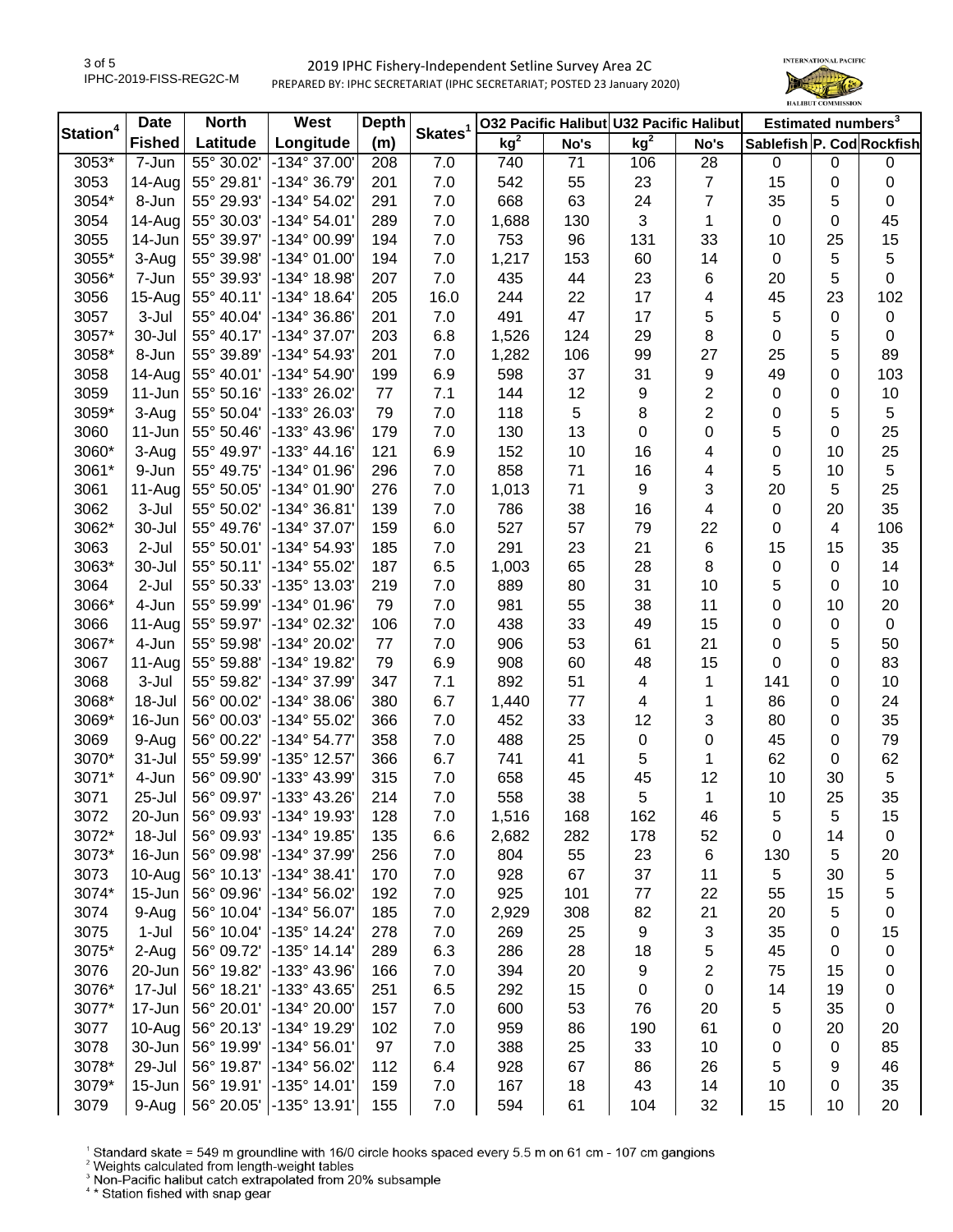

| Station <sup>4</sup> | <b>Date</b>   | <b>North</b>            | West                    | <b>Depth</b> | Skates <sup>1</sup> | 032 Pacific Halibut U32 Pacific Halibut |      |                         |                         | Estimated numbers <sup>3</sup> |             |                  |
|----------------------|---------------|-------------------------|-------------------------|--------------|---------------------|-----------------------------------------|------|-------------------------|-------------------------|--------------------------------|-------------|------------------|
|                      | <b>Fished</b> | Latitude                | Longitude               | (m)          |                     | kg <sup>2</sup>                         | No's | kg <sup>2</sup>         | No's                    | Sablefish P. Cod Rockfish      |             |                  |
| 3080                 | 1-Jul         | $\frac{1}{66}$ ° 20.00' | -135° 32.02'            | 199          | 7.0                 | 598                                     | 51   | 41                      | 11                      | 5                              | 15          | 0                |
| 3080*                | 2-Aug         | 56° 19.97'              | -135° 31.99'            | 201          | 6.3                 | 786                                     | 74   | 35                      | 10                      | 4                              | $\pmb{0}$   | 4                |
| 3081*                | 25-Jun        | 56° 29.02'              | -133° 43.97'            | 99           | 7.0                 | 461                                     | 24   | 19                      | 5                       | 30                             | 20          | 0                |
| 3081                 | 25-Jul        | 56° 28.99'              | $-133^{\circ}$ 44.10'   | 91           | 7.0                 | 309                                     | 23   | 25                      | 8                       | 0                              | 0           | $\pmb{0}$        |
| 3082                 | 21-Jun        | 56° 29.99'              | -134° 19.98'            | 99           | 7.0                 | 775                                     | 83   | 371                     | 104                     | 0                              | 10          | $\pmb{0}$        |
| 3082*                | 19-Jul        | 56° 29.90'              | -134° 20.02'            | 110          | 6.9                 | 748                                     | 71   | 139                     | 44                      | 0                              | 0           | 5                |
| 3083                 | 29-Jun        | 56° 30.00'              | -135° 14.86'            | 106          | 7.0                 | 400                                     | 37   | 241                     | 79                      | 0                              | 0           | 60               |
| 3083*                | 29-Jul        | 56° 30.04'              | $-135^{\circ}$ 14.76    | 112          | 6.5                 | 549                                     | 47   | 186                     | 58                      | 0                              | 0           | 14               |
| 3084                 | 29-Jun        | 56° 29.99'              | -135° 32.70'            | 152          | 7.0                 | 755                                     | 64   | 65                      | 17                      | 0                              | 0           | 130              |
| 3084*                | 3-Aug         | 56° 29.92'              | -135° 32.88'            | 157          | 6.3                 | 809                                     | 70   | 49                      | 12                      | 0                              | 0           | 54               |
| 3085                 | 29-Jun        | 56° 38.43'              | -135° 17.47'            | 66           | 7.0                 | 515                                     | 22   | $\overline{\mathbf{4}}$ | 1                       | 0                              | 0           | 20               |
| 3085*                | 29-Jul        | 56° 40.08'              | -135° 15.09'            | 44           | 6.3                 | 641                                     | 37   | 5                       | $\mathbf 1$             | 0                              | 0           | 62               |
| 3086                 | 28-Jun        | 56° 40.01'              | -135° 33.94'            | 132          | 7.0                 | 841                                     | 69   | 210                     | 61                      | 0                              | 0           | 95               |
| 3086*                | 3-Aug         | 56° 40.01'              | -135° 33.91'            | 132          | 6.9                 | 780                                     | 73   | 119                     | 35                      | 0                              | 0           | 25               |
| 3087                 | 28-Jun        | 56° 40.01'              | -135° 51.83'            | 238          | 7.0                 | 416                                     | 49   | 16                      | 4                       | 82                             | 0           | 47               |
| 3087*                | 3-Aug         | 56° 39.95'              | -135° 52.23'            | 241          | 6.4                 | 476                                     | 49   | 14                      | 3                       | 11                             | 0           | 5                |
| 3088*                | 24-Jun        | 56° 49.99'              | -132° 50.24             | 205          | 7.0                 | 213                                     | 21   | 47                      | 13                      | 0                              | 0           | $\boldsymbol{0}$ |
| 3088                 | 26-Jul        | 56° 49.98'              | -132° 50.09'            | 205          | 7.0                 | 153                                     | 15   | 22                      | $\overline{7}$          | 0                              | 0           | $\pmb{0}$        |
| 3089*                | 14-Jun        | 56° 49.76'              | -135° 52.00'            | 190          | 7.0                 | 254                                     | 28   | 45                      | 13                      | 20                             | 10          | $\boldsymbol{0}$ |
| 3089                 | 8-Aug         | 56° 50.06'              | $-135°52.10'$           | 187          | 6.9                 | 309                                     | 26   | 50                      | 16                      | 34                             | 15          | $\pmb{0}$        |
| 3091*                | 18-Jun        | 57° 00.09'              | -134° 21.02'            | 346          | 7.0                 | 552                                     | 58   | 107                     | 28                      | 145                            | 0           | $\pmb{0}$        |
| 3091                 | 28-Jul        | 57° 00.23'              | -134° 20.90'            | 346          | 7.0                 | 472                                     | 45   | 24                      | $\overline{7}$          | 99                             | 0           | 0                |
| 3092                 | 28-Jun        | 57° 00.00'              | -135° 59.84'            | 101          | 7.0                 | 755                                     | 48   | 127                     | 38                      | 0                              | 0           | 155              |
| 3092*                | 27-Jul        | 57° 00.01'              | -136° 00.07'            | 104          | 6.7                 | 704                                     | 61   | 106                     | 29                      | 0                              | 0           | 52               |
| 3094*                | 18-Jun        | 57° 09.99'              | -133° 44.98'            | 304          | 6.9                 | 373                                     | 48   | 68                      | 17                      | 88                             | 5           | $\pmb{0}$        |
| 3094                 | 28-Jul        | 57° 10.05'              | -133° 44.91'            | 307          | 7.0                 | 419                                     | 44   | 15                      | $\overline{\mathbf{4}}$ | 50                             | 5           | $\pmb{0}$        |
| 3095                 | 22-Jun        | 57° 09.98'              | -134° 03.40'            | 285          | 7.0                 | 515                                     | 44   | 64                      | 18                      | 90                             | 32          | $\boldsymbol{0}$ |
| 3095*                | 20-Jul        | 57° 09.97'              | -134° 03.07'            | 291          | 5.9                 | 631                                     | 69   | 34                      | 9                       | 42                             | $\mathbf 0$ | $\pmb{0}$        |
| 3096*                | 6-Jun         | 57° 09.69'              | -134° 40.02'            | 358          | 6.9                 | 174                                     | 15   | 13                      | 3                       | 10                             | 15          | 54               |
| 3096                 | 27-Jul        | 57° 10.05'              | -134° 39.80'            | 307          | 7.0                 | 260                                     | 16   | 19                      | 6                       | 30                             | 15          | 25               |
| 3097*                | $11 - Jun$    | 57° 09.95'              | -135° 54.09'            | 66           | 7.0                 | 444                                     | 22   | 52                      | 18                      | 0                              | 0           | 75               |
| 3097                 | 5-Aug         | 57° 10.00'              | -135° 54.82'            | 77           | 7.0                 | 290                                     | 18   | 37                      | 14                      | 0                              | 0           | 54               |
| 3098*                | $11 - Jun$    | 57° 09.99'              | -136° 12.02'            | 212          | 7.0                 | 374                                     | 44   | 60                      | 16                      | 5                              | 5           | $\pmb{0}$        |
| 3098                 | 5-Aug         | 57° 10.20'              | -136° 12.13'            | 208          | 7.0                 | 829                                     | 84   | 21                      | 5                       | 40                             | 0           | 5                |
| 3099*                | 23-Jun        | 57° 19.99'              | $\vert$ -133° 26.29'    | 143          | 7.0                 | 320                                     | 26   | 40                      | 12                      | 0                              | 5           | 0                |
| 3099                 | 29-Jul        | 57° 20.03'              | -133° 26.61'            | 137          | 7.0                 | 326                                     | 33   | 156                     | 49                      | 0                              | 5           | 0                |
| 3100*                | 23-Jun        | 57° 20.37'              | -133° 44.99'            | 364          | 7.0                 | 951                                     | 107  | 106                     | 27                      | 120                            | 20          | 15               |
| 3100                 | 29-Jul        | 57° 20.00'              | $-133^{\circ}$ 45.00'   | 357          | 6.9                 | 1,192                                   | 120  | 80                      | 22                      | 49                             | 15          | 10               |
| 3102*                | $11$ -Jun     | 57° 19.94'              | -135° 54.98'            | 97           | 7.0                 | 422                                     | 21   | $\overline{7}$          | 2                       | 5                              | 5           | 15               |
| 3102                 | 5-Aug         | 57° 20.21'              | -135° 54.89'            | 110          | 6.9                 | 247                                     | 17   | 14                      | 5                       | 15                             | 15          | 59               |
| 3103*                | $10$ -Jun     | 57° 19.95'              | -136° 13.03'            | 179          | 7.0                 | 679                                     | 73   | 142                     | 36                      | 0                              | 5           | 30               |
| 3103                 | 5-Aug         | 57° 19.98'              | -136° 12.02'            | 170          | 7.0                 | 1,222                                   | 92   | 91                      | 25                      | 20                             | 5           | 10               |
| 3104*                | 22-Jun        | 57° 30.03'              | -133° 44.98'            | 252          | 7.0                 | 568                                     | 62   | 79                      | 20                      | 35                             | 59          | $\pmb{0}$        |
| 3105*                | 6-Jun         | 57° 31.13'              | -134° 37.98'            | 230          | 7.0                 | 155                                     | 15   | 44                      | 14                      | 0                              | 30          | 5                |
| 3105                 | 27-Jul        | 57° 31.26'              | -134° 37.58'            | 137          | $7.0\,$             | 271                                     | 24   | 80                      | 25                      | 0                              | 30          | 20               |
| 3106                 | 25-Jun        | 57° 30.14'              | -136° 14.01'            | 84           | 7.1                 | 533                                     | 37   | 108                     | 30                      | 0                              | 0           | 71               |
| 3106*                | 27-Jul        | 57° 30.29'              | -136° 14.01'            | 84           | 7.2                 | 307                                     | 19   | 57                      | 17                      | 0                              | 0           | 71               |
| 3107*                | 22-Jun        | 57° 40.00'              | -133° 44.98'            | 333          | 7.0                 | 457                                     | 58   | 167                     | 46                      | 20                             | 0           | 15               |
| 3107                 | 30-Jul        | 57° 39.97'              | $-133^{\circ}$ 45.15'   | 331          | 7.0                 | 665                                     | 77   | 130                     | 34                      | 10                             | 0           | 5                |
| 3108*                | 9-Jun         |                         | 57° 40.03' -136° 33.00' | 168          | $7.0\,$             | 273                                     | 38   | 232                     | 66                      | 0                              | 0           | $\mathbf 0$      |